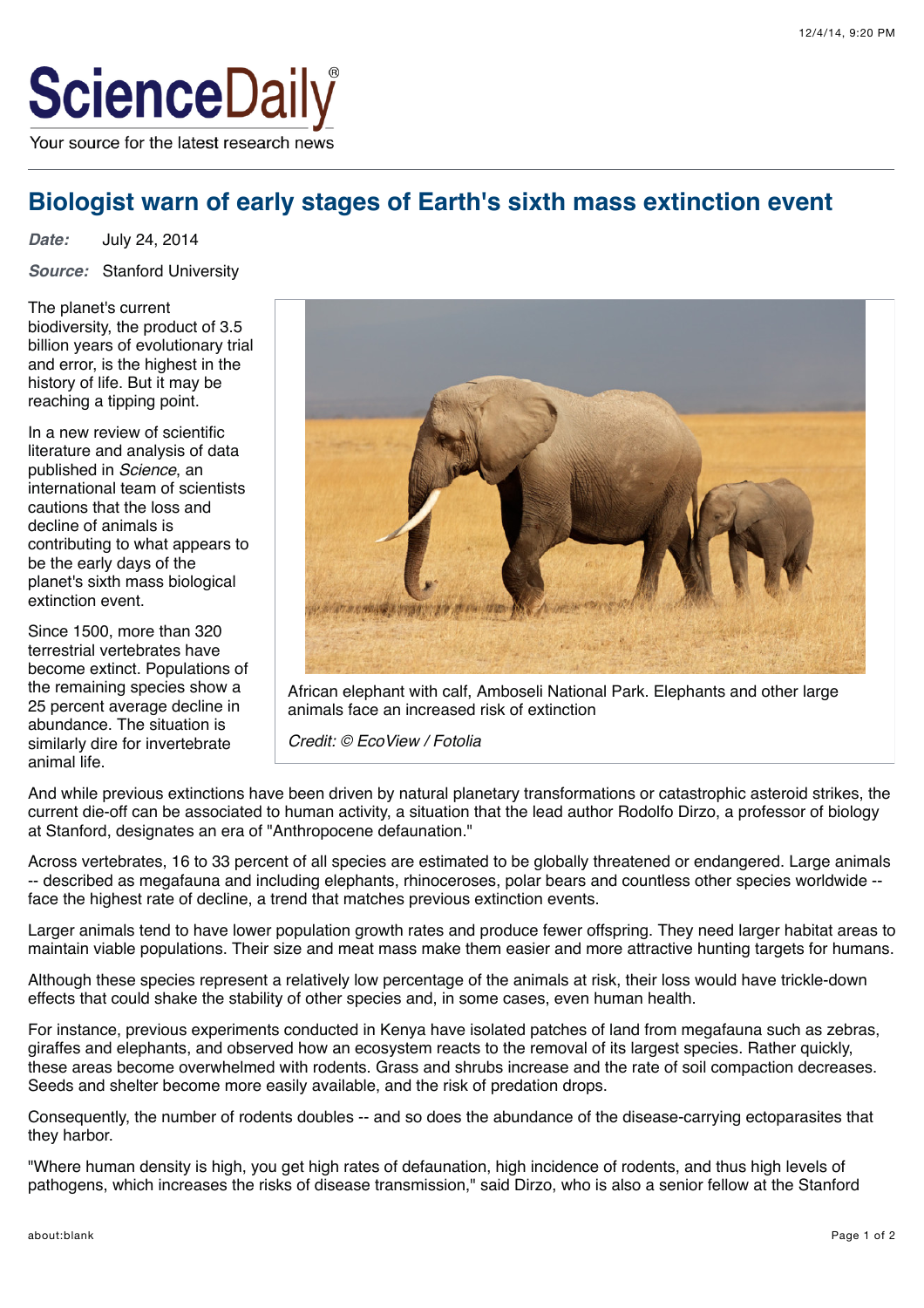Woods Institute for the Environment. "Who would have thought that just defaunation would have all these dramatic consequences? But it can be a vicious circle."

The scientists also detailed a troubling trend in invertebrate defaunation. Human population has doubled in the past 35 years; in the same period, the number of invertebrate animals -- such as beetles, butterflies, spiders and worms -- has decreased by 45 percent.

As with larger animals, the loss is driven primarily by loss of habitat and global climate disruption, and could have trickleup effects in our everyday lives.

For instance, insects pollinate roughly 75 percent of the world's food crops, an estimated 10 percent of the economic value of the world's food supply. Insects also play a critical role in nutrient cycling and decomposing organic materials, which helps ensure ecosystem productivity. In the United States alone, the value of pest control by native predators is estimated at \$4.5 billion annually.

Dirzo said that the solutions are complicated. Immediately reducing rates of habitat change and overexploitation would help, but these approaches need to be tailored to individual regions and situations. He said he hopes that raising awareness of the ongoing mass extinction -- and not just of large, charismatic species -- and its associated consequences will help spur change.

"We tend to think about extinction as loss of a species from the face of Earth, and that's very important, but there's a loss of critical ecosystem functioning in which animals play a central role that we need to pay attention to as well," Dirzo said. "Ironically, we have long considered that defaunation is a cryptic phenomenon, but I think we will end up with a situation that is non-cryptic because of the increasingly obvious consequences to the planet and to human wellbeing."

The coauthors on the report include Hillary S. Young, University of California, Santa Barbara; Mauro Galetti, Universidade Estadual Paulista in Brazil; Gerardo Ceballos, Universidad Nacional Autonoma de Mexico; Nick J.B. Isaac, of the Natural Environment Research Council Centre for Ecology and Hydrology in England; and Ben Collen, of University College London.

#### **Story Source:**

The above story is based on [materials](http://news.stanford.edu/pr/2014/pr-sixth-mass-extinction-072414.html) provided by **[Stanford University](http://www.stanford.edu/)**. The original article was written by Bjorn Carey. *Note: Materials may be edited for content and length.*

#### **Journal Reference**:

1. R. Dirzo, H. S. Young, M. Galetti, G. Ceballos, N. J. B. Isaac, B. Collen. **Defaunation in the Anthropocene**. *Science*, 2014; 345 (6195): 401 DOI: [10.1126/science.1251817](http://dx.doi.org/10.1126/science.1251817)

## **Cite This Page**:

#### **[MLA](http://www.sciencedaily.com/releases/2014/07/140724171956.htm#citation_mla) [APA](http://www.sciencedaily.com/releases/2014/07/140724171956.htm#citation_apa) [Chicago](http://www.sciencedaily.com/releases/2014/07/140724171956.htm#citation_chicago)**

Stanford University. "Biologist warn of early stages of Earth's sixth mass extinction event." ScienceDaily. ScienceDaily, 24 July 2014. <www.sciencedaily.com/releases/2014/07/140724171956.htm>.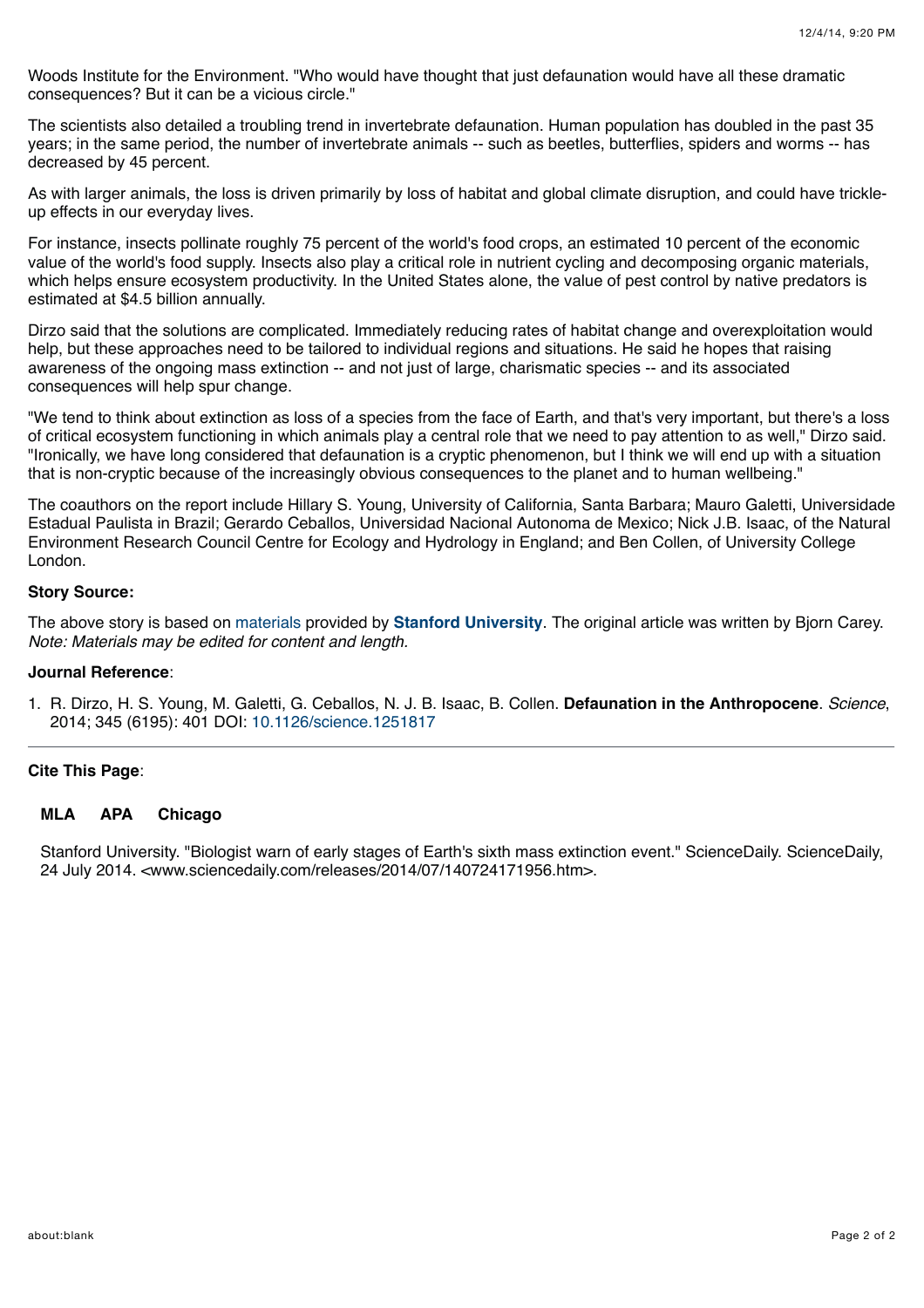

# Processo seletivo PPGECB - 2015

### **Prova de conhecimentos de Inglês**

CPF do candidato: \_\_\_\_\_\_\_\_\_\_\_\_\_\_\_\_\_\_\_\_\_\_\_\_\_\_\_\_\_ MS ( ) DR ( )

Instruções para a prova:

- 1) **Não coloque NOME nas folhas** de prova em hipótese alguma. Sua única identificação será o número de seu CPF.
- 2) As respostas devem ser feitas em português.
- 3) É permitido o uso de dicionário
- 4) Use caneta azul ou preta para responder. Respostas a lápis não serão consideradas.

Boa prova!